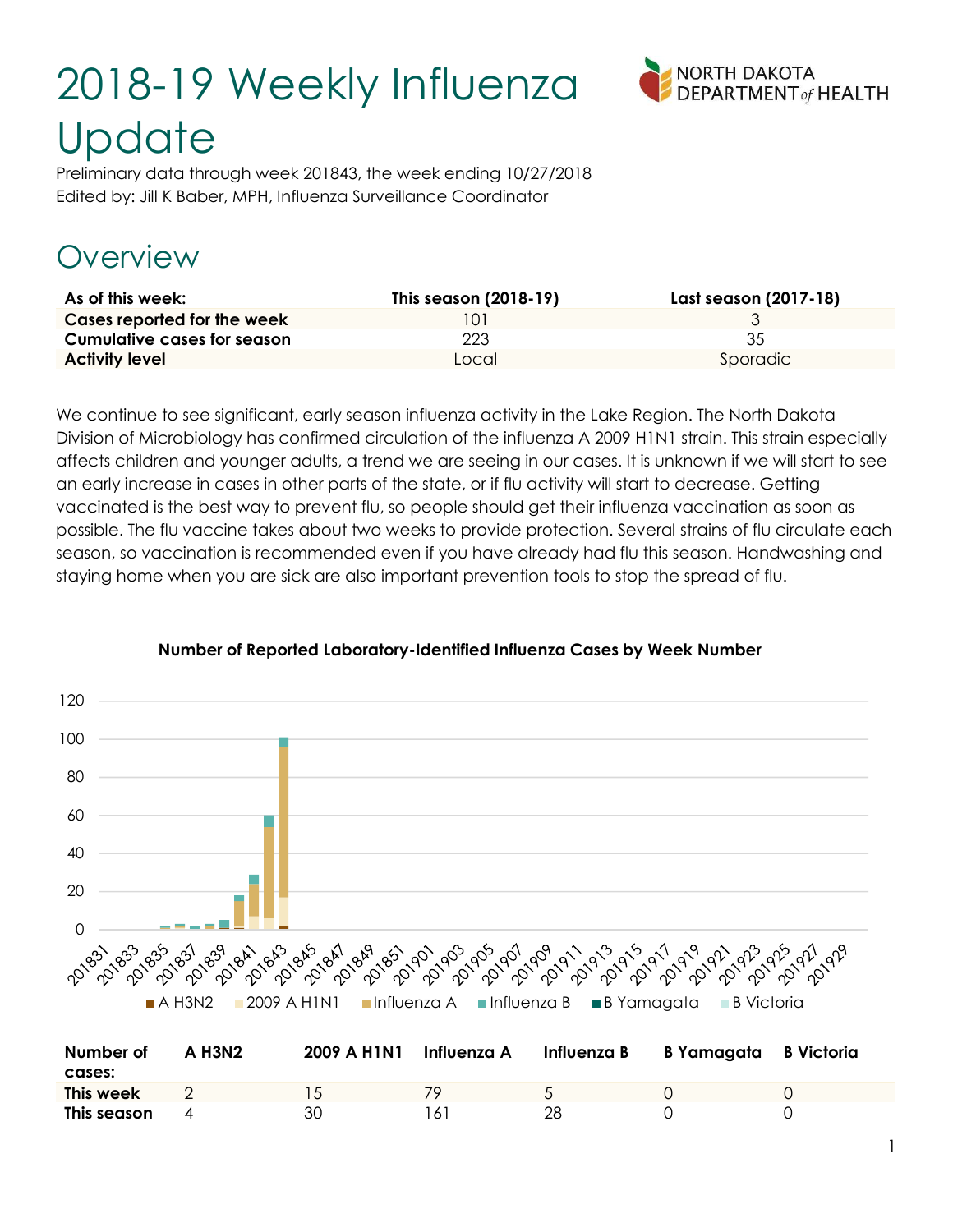Laboratory-confirmed influenza is a reportable disease in North Dakota. Influenza "cases" include people that have tested positive for influenza in a healthcare setting. It does not include people with influenza who did not seek healthcare, or who were diagnosed without a lab test, which is common. The true number of people with influenza in North Dakota is underrepresented, but case data allows us to see where and in what populations influenza is circulating. It also provides context regarding how the current season compares with previous seasons. Find more information about cases on www.ndflu.com.



## Case Demographics

#### Cases by County



Powered by Bing © GeoNames, Navteg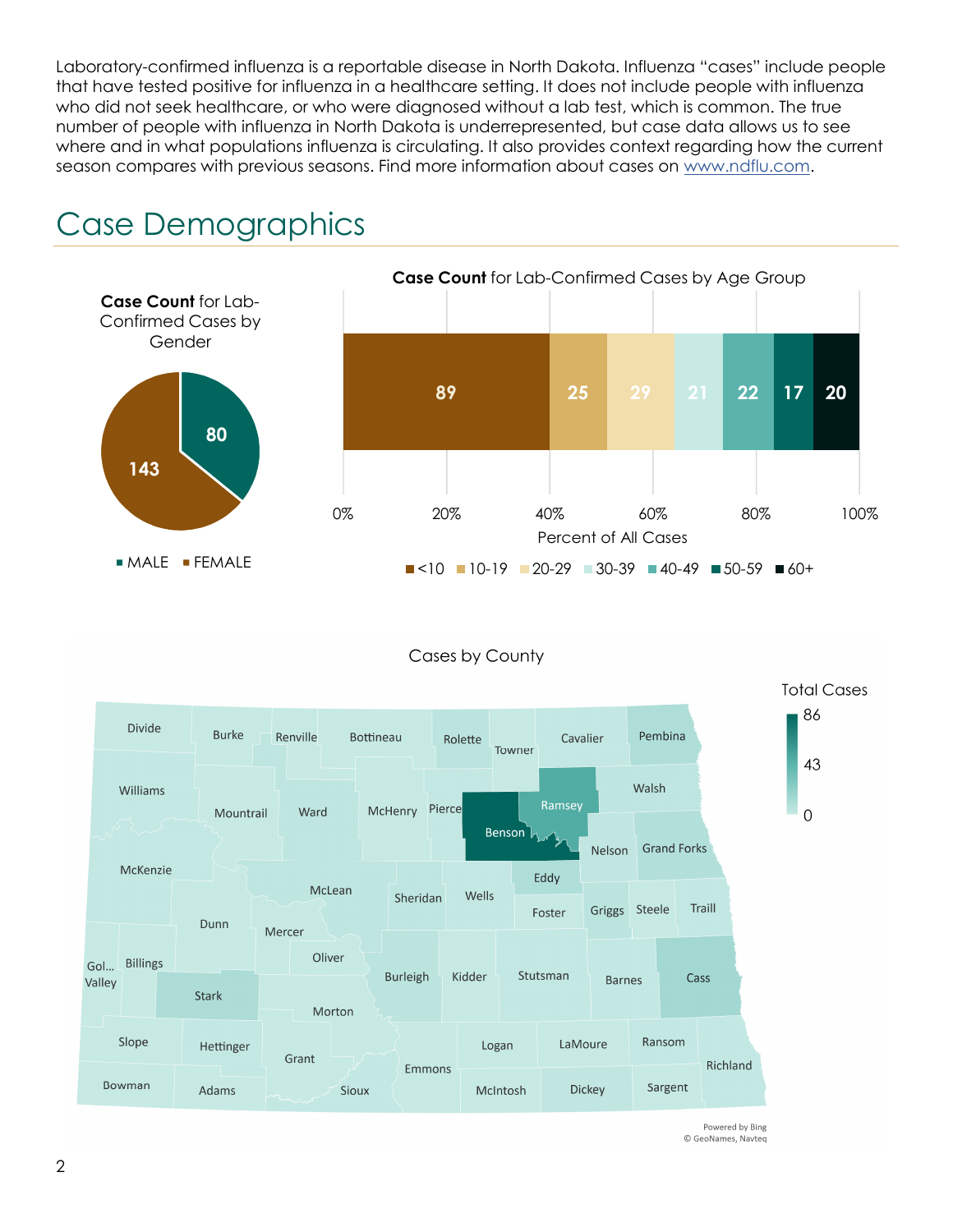# **Outbreaks**

During the influenza season, influenza outbreaks are common anywhere people gather, including schools, child care centers, and health care facilities. Outbreaks of influenza or influenza-like illness may be reported to the NDDoH. The following outbreaks have been reported this season:

| Setting                                               | Number of outbreaks | Identified pathogens     |
|-------------------------------------------------------|---------------------|--------------------------|
| Long Term Care, Basic Care,<br><b>Assisted Living</b> |                     | 1 flu A/flu B; 2 unknown |
| <b>Schools</b>                                        |                     |                          |
| <b>Child Care Centers</b>                             |                     |                          |

# Surveillance Programs

In addition to case reporting, the NDDoH uses a variety information sources to fully describe of what is happening during the influenza season.

#### **Hospitalizations**

This season, the NDDoH has introduced a new influenza hospitalization surveillance program. Select North Dakota hospitals report the number influenza-related hospitalizations weekly to the NDDoH. Because this surveillance methodology is new, hospitalization numbers this year may not be comparable to previous years.



Total number of Hospitalizations: This week 2 This season 9

#### **Deaths**

Data on pneumonia and influenza deaths is obtained from Vital Records and based on the cause of death listed on the death certificate.

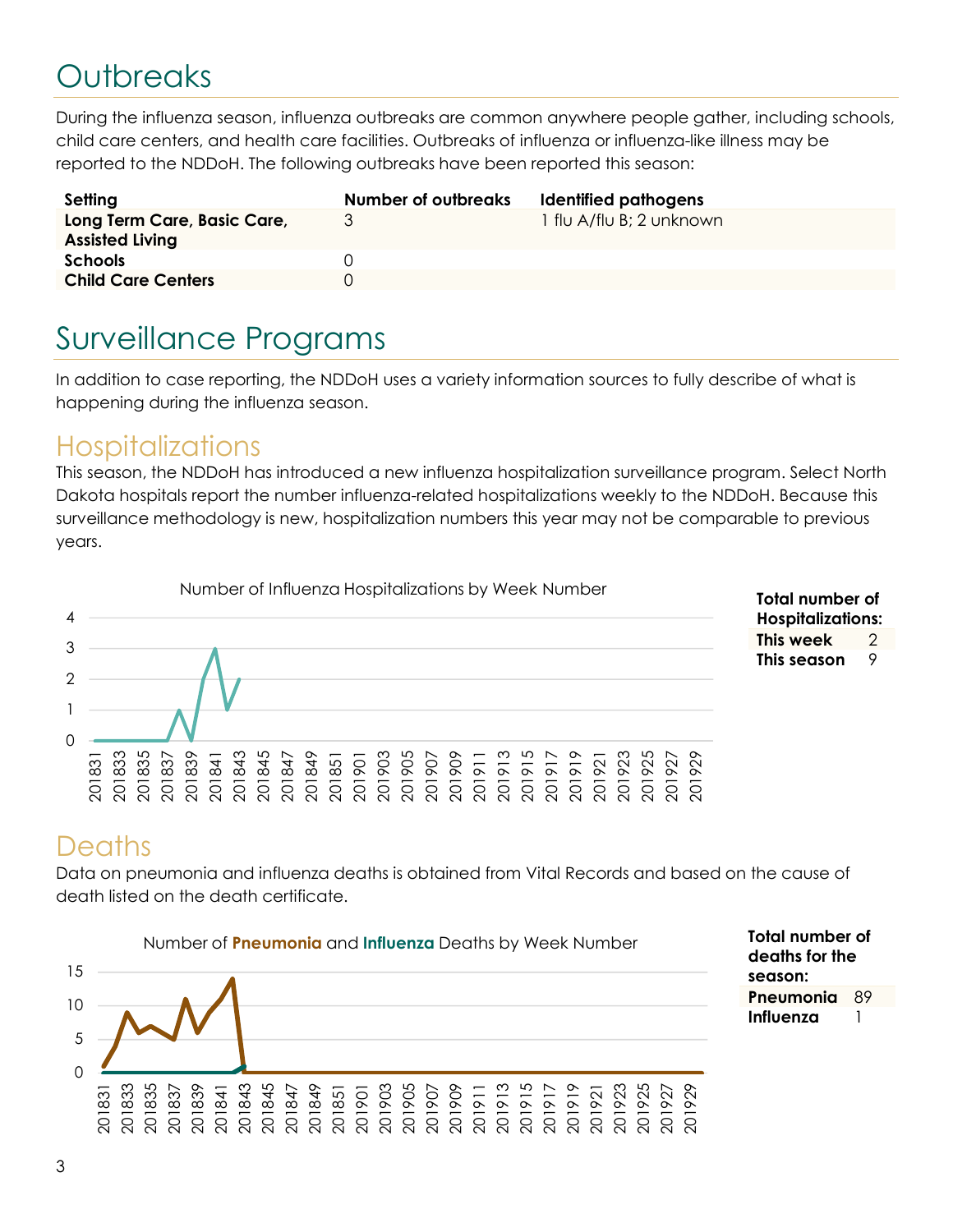### Outpatient Influenza-like Illness

The NDDoH participates in the national U.S. Outpatient Influenza-like Illness Surveillance Network (ILINet). Data from participating outpatient providers in North Dakota are pooled to create a state-wide estimate for the weekly percent of healthcare visits due to influenza-like illness (ILI). Patients presenting with a fever of 100ºF or greater and a cough and/or sore throat are considered to have ILI. Percent ILI that exceeds the regional seasonal baseline of 1.3% is considered "seasonal level" ILI. For more information on state and national ILINet data, see FluView Interactive.



### Sentinel Laboratory Data

The NDDoH receives influenza and RSV testing data from participating sentinel laboratories across the state. The total number of positive tests and the total number of tests conducted are reported and used to create a state-wide percent positivity statistic. For influenza, percent positivity of 10% or greater indicates "season level" influenza activity.

 $201843$   $0.84\%$  3 14 6 5 1 3436

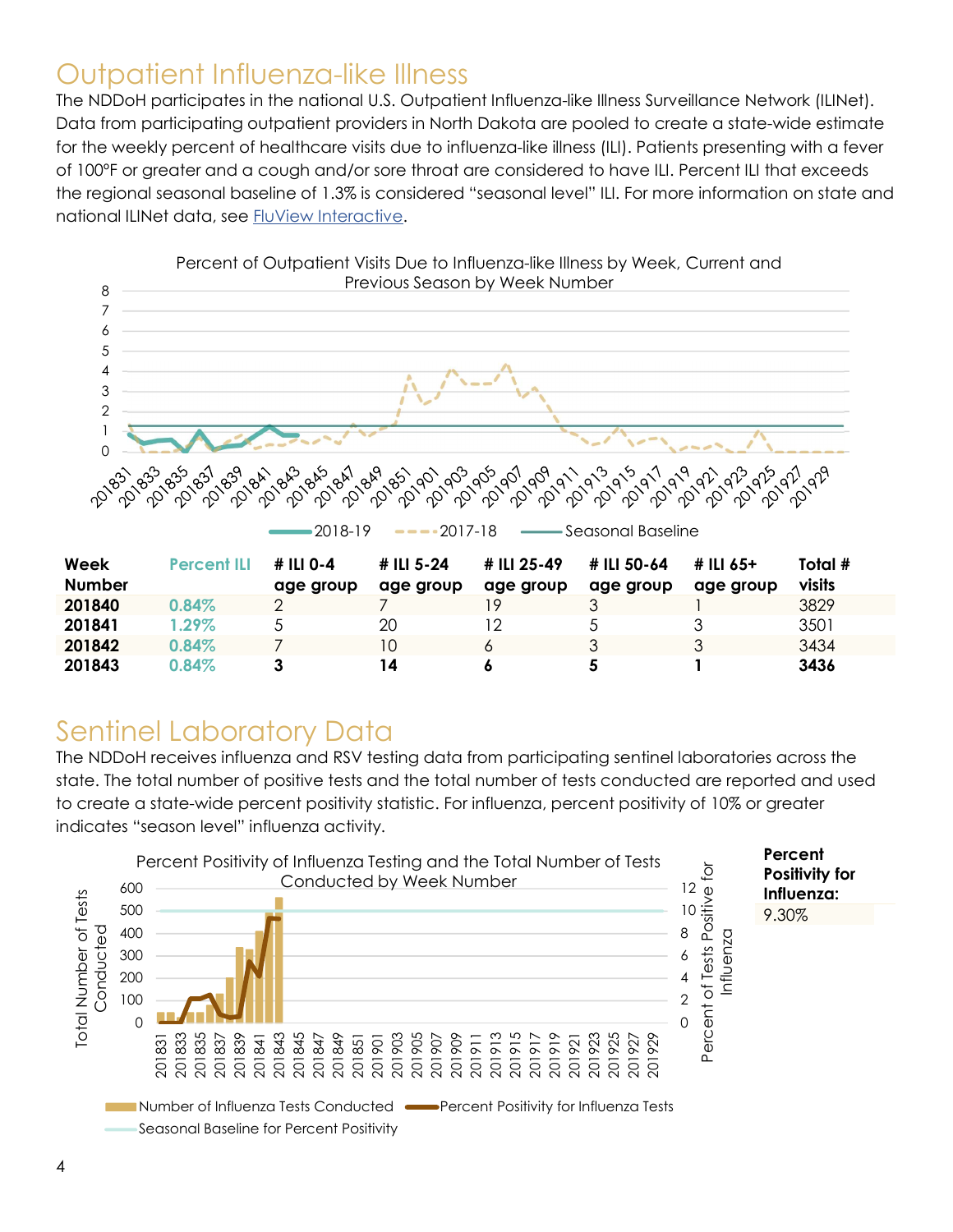

#### School Absenteeism

During the influenza season, increases in school absenteeism data can be used as an early indicator for influenza circulation. The NDDoH received absenteeism data from a majority of schools in the state. Data here include absences for all reasons.



# Multi-season Comparison